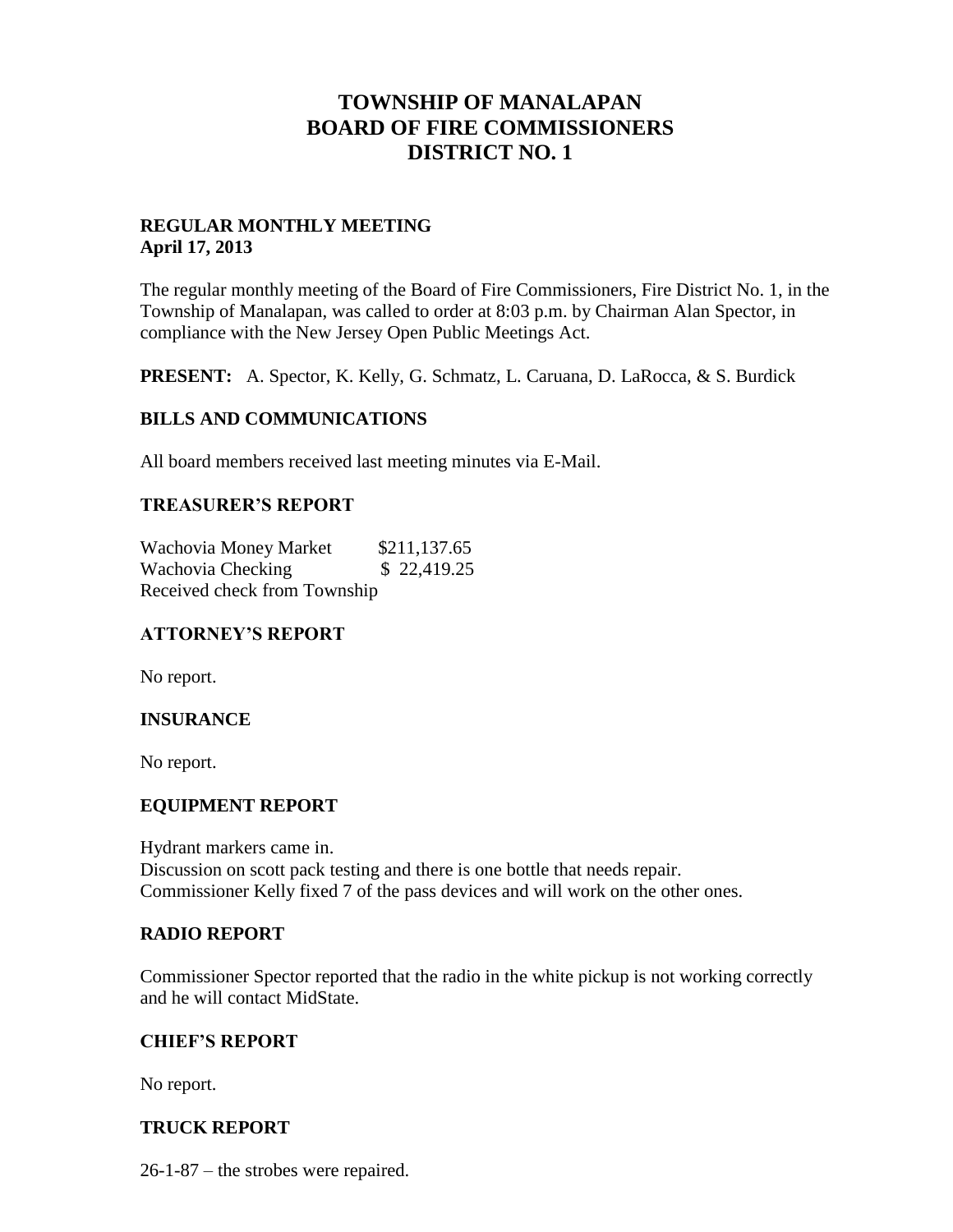26-1-73 – pump shift problem was repaired and all new belts put on.

26-1-91 – ordered a new actuator on #1 cross lay and a door hinge for the officer's side door.

### **ASSOCIATION REPORT**

Steve Burdick received estimate of \$13,000 to have trees planted from end to end at Main House and for sprinklers.

Commissioner Spector waiting to hear back from contractor regarding the parking lot.

### **TRUSTEES' REPORT**

No report.

#### **OLD BUSINESS**

See attached.

#### **NEW BUSINESS**

Commissioner Kelly made a motion to pay all vouchers; this was seconded by Commissioner LaRocca. All voted aye.

Commissioner Spector stated that hose testing starts on May 23<sup>rd</sup>.

Commissioner Schmatz made a motion not to exceed \$2,500 for flow testing and batteries; this was seconded by Commissioner Kelly. All voted aye.

Meeting opened to the public at 8:35 p.m.

A motion was made by Commissioner Spector to adjourn; it was second by Commissioner LaRocca and all voted aye.

Meeting adjourned at 8:36 p.m.

 Respectfully submitted, Kenneth Kelly, Clerk